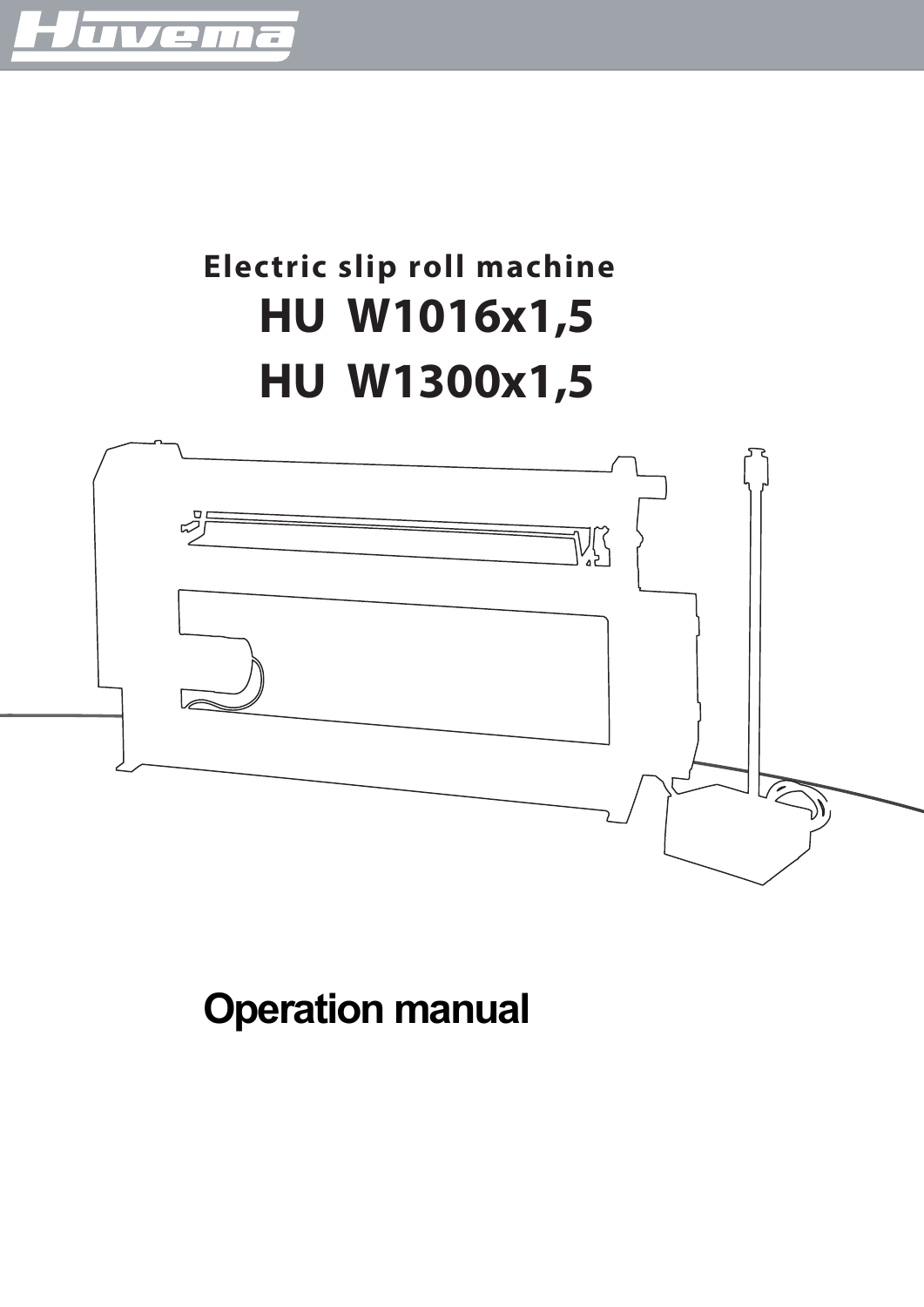## Table of contents

| Il Machinery general safety warnings Page 2 |  |
|---------------------------------------------|--|
|                                             |  |
| and the contract of the contract of the     |  |
|                                             |  |
|                                             |  |

Note: This manual is only for your reference. We reserve the right to improve the machine without notice. Please note the local voltage for operating this electric machine.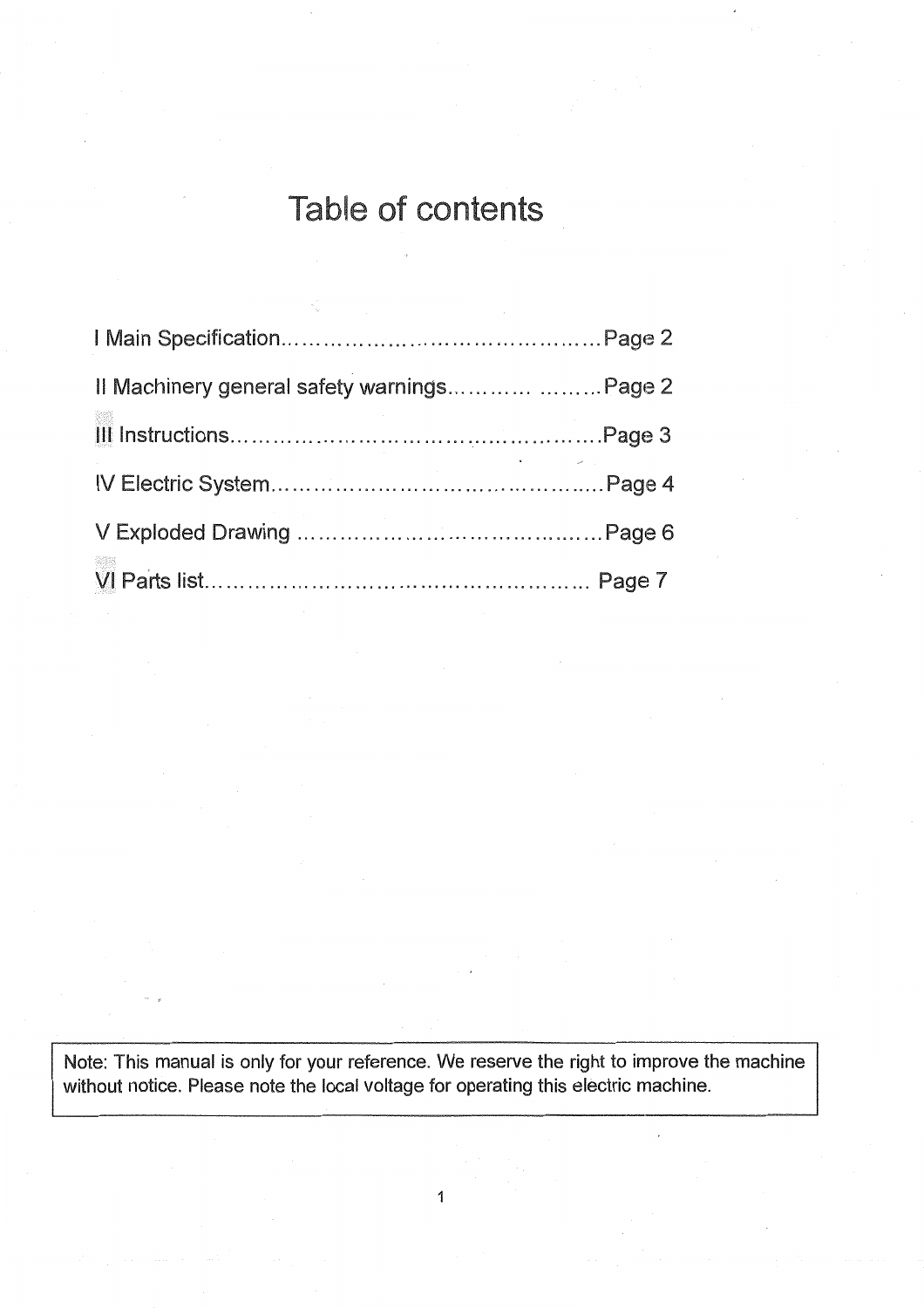## **1 Main specification**

| NO.            | <b>MODEL</b>          | HU W1016X1 5      | HU W-1300X1.5     |
|----------------|-----------------------|-------------------|-------------------|
| 1              | Max rolling width     | 40" (1010mm)      | 50" (1280mm)      |
| $\overline{2}$ | Max rolling thickness | 16gauge(1.5mm)    | 16gauge(1.5mm)    |
| 3              | Rolling diameter      | 2" (50mm)         | 3''(75mm)         |
| 4              | Rotate speed          | 22rpm             | 22rpm             |
| 5              | <b>Motor Power</b>    | 0.75kw            | 0.75kw            |
| 6              | Overall dimension     | 1285x520x935(mm)  | 1650x520x960(mm)  |
| 7              | Weight                | 350 <sub>kg</sub> | 400 <sub>kg</sub> |

## **H Machinery general safety warnings**

1. Misuse of this machine can cause serious injury. For safety, machine must be set up, used and serviced properly.Read, understand and follow instructions in the operator's and parts manual which was shipped with your machine.

Wear proper apparel. No loose clothing or jewelry which can get caught in moving parts. Gloves and rubber soled footwear is recommended for best footing.

3. Do not overreach. Failure to maintain proper working position can cause you to fall into the machine or cause your clothing to get caught - pulling you into the machine.

4. Keep guards in place and in proper werking order. Do not operate the machine with guards removed.

5. Avoid dangerous werking environments. Do not use stationary machine tools in wet or damp locations. Keep work areas clean and well lit.

6. Avoid accidental starts by being sure the start switch is "OFF" before plugging in the machine.

7. Never leave the machine running while unattended. Machine shall be shut off whenever it is not in operation.

8. Disconnect electrical power before servicing. Whenever changing accessories or genera! maintenance is done on the machine, electrical power to the machine must be disconnected before work is done.

9. Machinery must be anchored to the floor.

10. Use the right tool. Don't force a tool or attachment to do a job it was not designed for.

11. l( ep hands in sight and clear of all moving parts and rolling surfaces.

12. All visitors should be kept at a safe distance from the work area. Make workshop completely safe by using padlocks, master switches, or by removing starter keys.

13. Know the lool you are using - its application, limitations, and potential hazards. 14. Genera! Electrical Cautions :This machine should be grounded in accordance with the National Electrical Code and local codes and ordinances. This work should be done by a qualified electrician. The machine should be grounded to protect the user from electrical shock.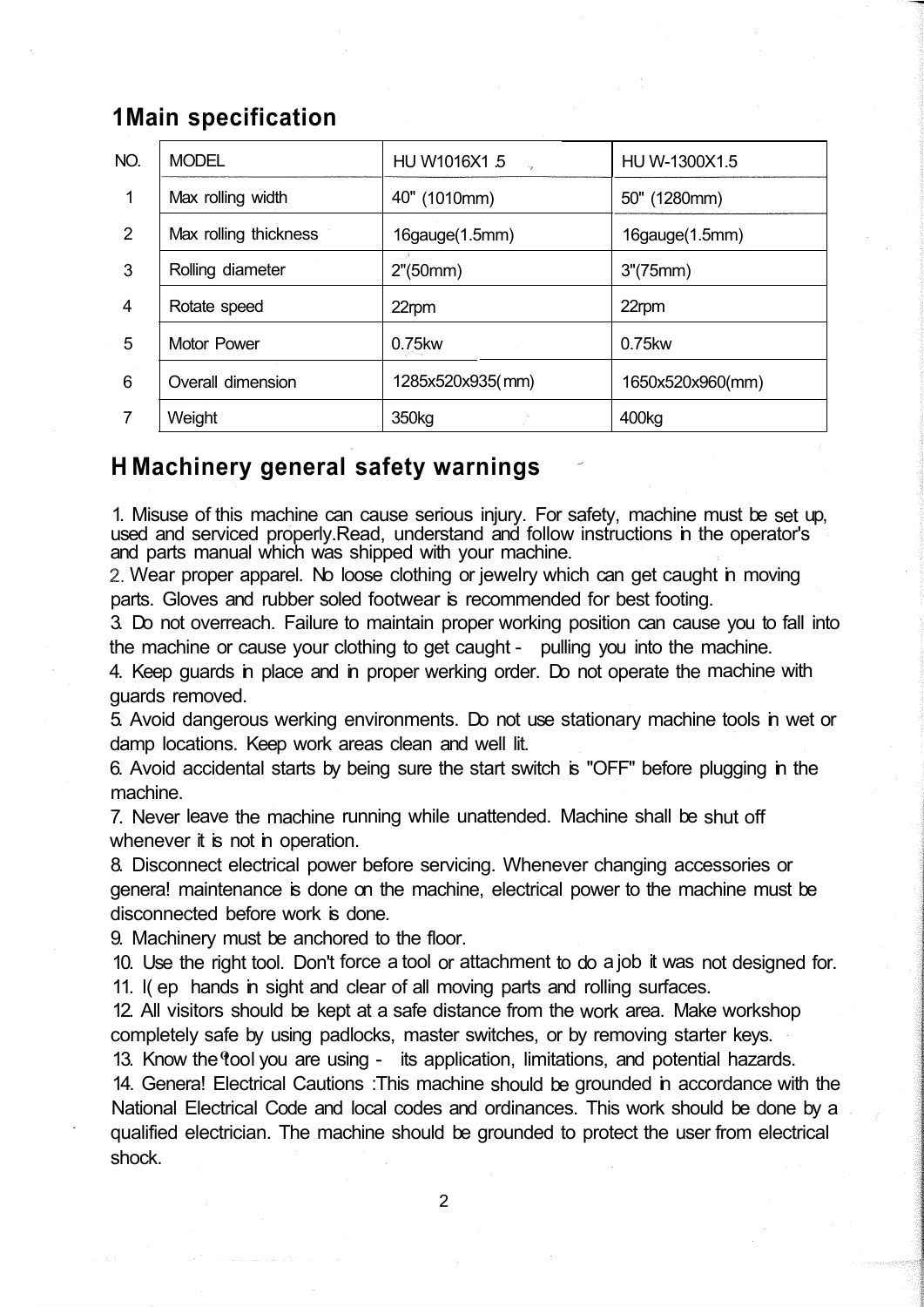#### III **INSTRUCTION**

1. HOW TO FORM CIRCLES IN JUST TWO PASSES.- Length of material necessary to form the desired size circle is the first consideration in circle forming. To determine approximate length of material needed, use the formula  $C=\pi D.C$  is Circumference.  $\pi$ equals 3.1417. D is Diameter. For example, to find the length of material needed (C or Circumference) to form a circle 4" in diameter multiply 3.1417 by 4". Result -12.5667 is the circumference of approximate length of material needed. Cut a few pieces of material to this length for test forming. Material may have to be lengthened or shortened depending upon results of the test forming run.

2. TO ADJUST ROLLER- for material thickness, loosen the thumb screw to the right of the adjusting screws. Turn the adjusting screws to raise or lower the lower pinch roll. Insert the material between the rolls from the front of the machine and set rolls so the material fits tightly. Retighten the thumb screws and remove the material from between the rolls.

3. NO EXACT FORMULA- can be followed when making this adjustment because material "spring back" varies with the kind of material being formed. Only by test forming several pieces can the correct adjustments be obtained. Rolls must be adjusted exactly parallel or the material will spiral during the rolling process.

4. TO OPERATE ROLLER- after diameter adjustments have been made, insert material from front of roller and turn operating handle in a clockwise direction until about half of the material has passed through the rolls; if roller is power operated make sure that the upper pinch roll is rotating in a counter clockwise direction. Then, while feeding material, raise the idler roll. Continue turning until a half circle has been formed. It is important that you operate the roller while engaging the cam lever. For if the cam lever is engaged while the rolls are not turning, a noticeable flat spot or line will be formed across the width of the material.





5. AFTER HALF CIRCLE- has been formed, reinsert the formed end of the material in to the roller(as follows illustrated) and turn operating handle in a clockwise direction to form a complete circle. If roller is power operated, turn switch in a position that allows the upper pinch roll to rotate in a counter clockwise direction.



6. FRONT AND REAR ADJUSTMENT SCREWS- The four adjustment screws (two located in the front and two located in the rear) have been built into the left and right side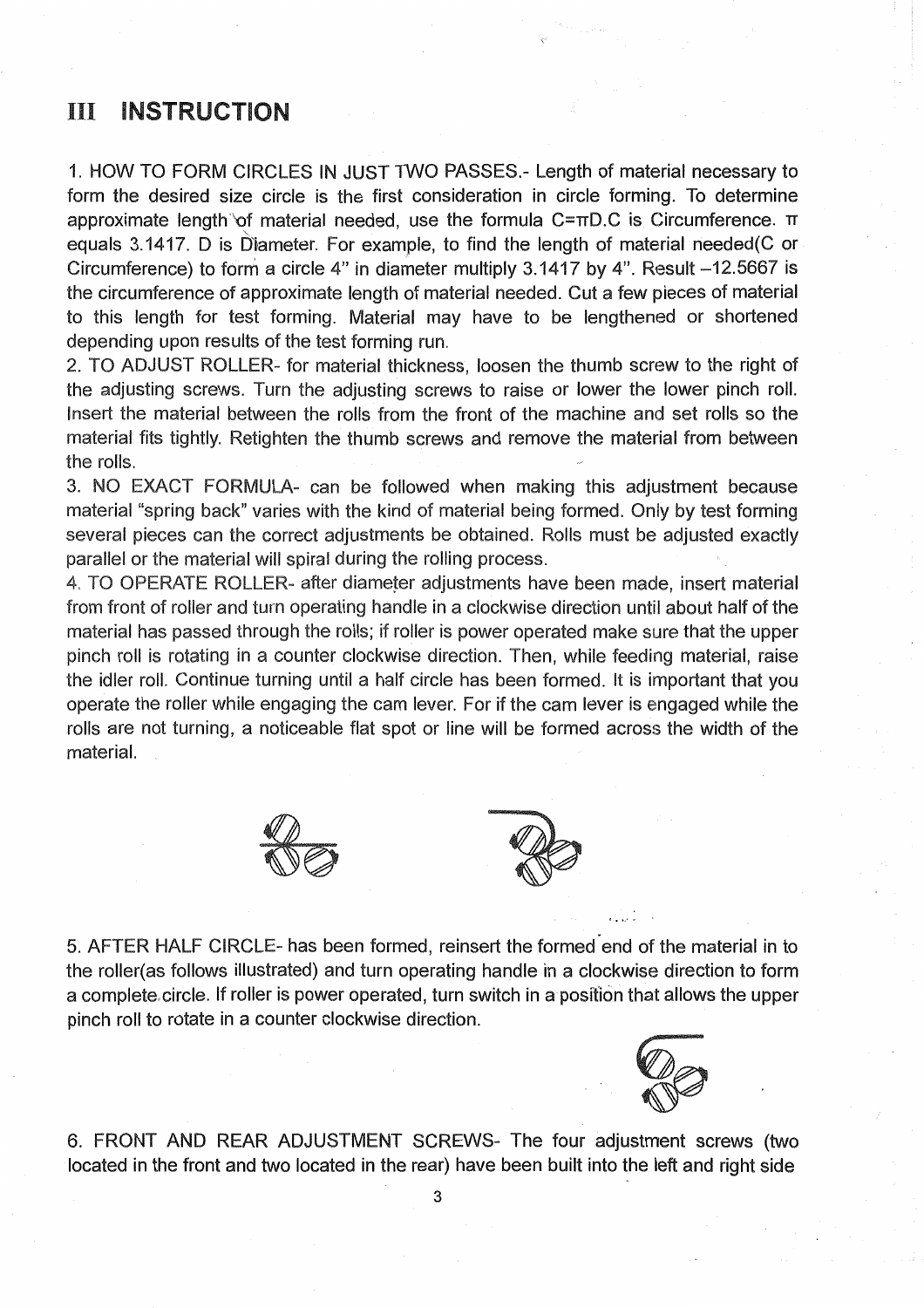frames.

The two front adjusting screws enable the operator to raise or lower the pinch roll, so that the correct gap between the upper and lower pinch roll may be obtained to feed the desired stock in to the machine.

The left and right rear adjusting screws assist the operator in raising or lowering the idler roll which determines the degree of bend in the stock that is being fed through the machine. The right and left side frames are each equipped with a scale to aid the operator in determining.

7. TO REMOVE THE FORMED PART- lift clamp handle and slide the support lever handle to the right. The upper pinch roll will rise. Slide the material off roll. If the material is not long enough or if the formed part is not the proper diameter, additional samples will have to be made. Thousands of identical parts can be precisely duplicated when proper adjustment of the roller have been made.



8. REVERSE ROLLING CIRCLES- the same diameter as the diameter of the rolls and slightly larger, can be formed with the Roller in just one pass. To make the adjustment for material thickness and to determine the length of material needed, see the instructions given under "How To Form Circles In Just Two Passes".



## **IV Electric System**

1. Preparation : The consumer should prepare a 10A power switch. Connect  $3x4$  mm<sup>2</sup> + 1x4mm<sup>2</sup> yellow/green with the power switch. The earth-line should be connected with the earth-plate.

2, Operation of the machine

Combine the breaker in the electric appliance box and turn right the power switch. At this time the indicator lighted, which means the machine had been connected with power correctly. Pedal down the right starting pedal, the machine rolls clockwise continuously until loosen the pedal. Pedal down the left starting pedal, the machine rolls on the contrary of the above direction. If there is some wrong with the machine, push the lash-up switch on the handle to stop the machine. After the trouble is solved, turn off the switch to work.

3. Maintenance of the machine

The machine has a compact structure. It is easy to be operated and maintained. Some problems maybe exist as follows:

1) The indicator lights, the machine can't work when pedal down the starting pedal, then turn off the lash-up switch on the handle.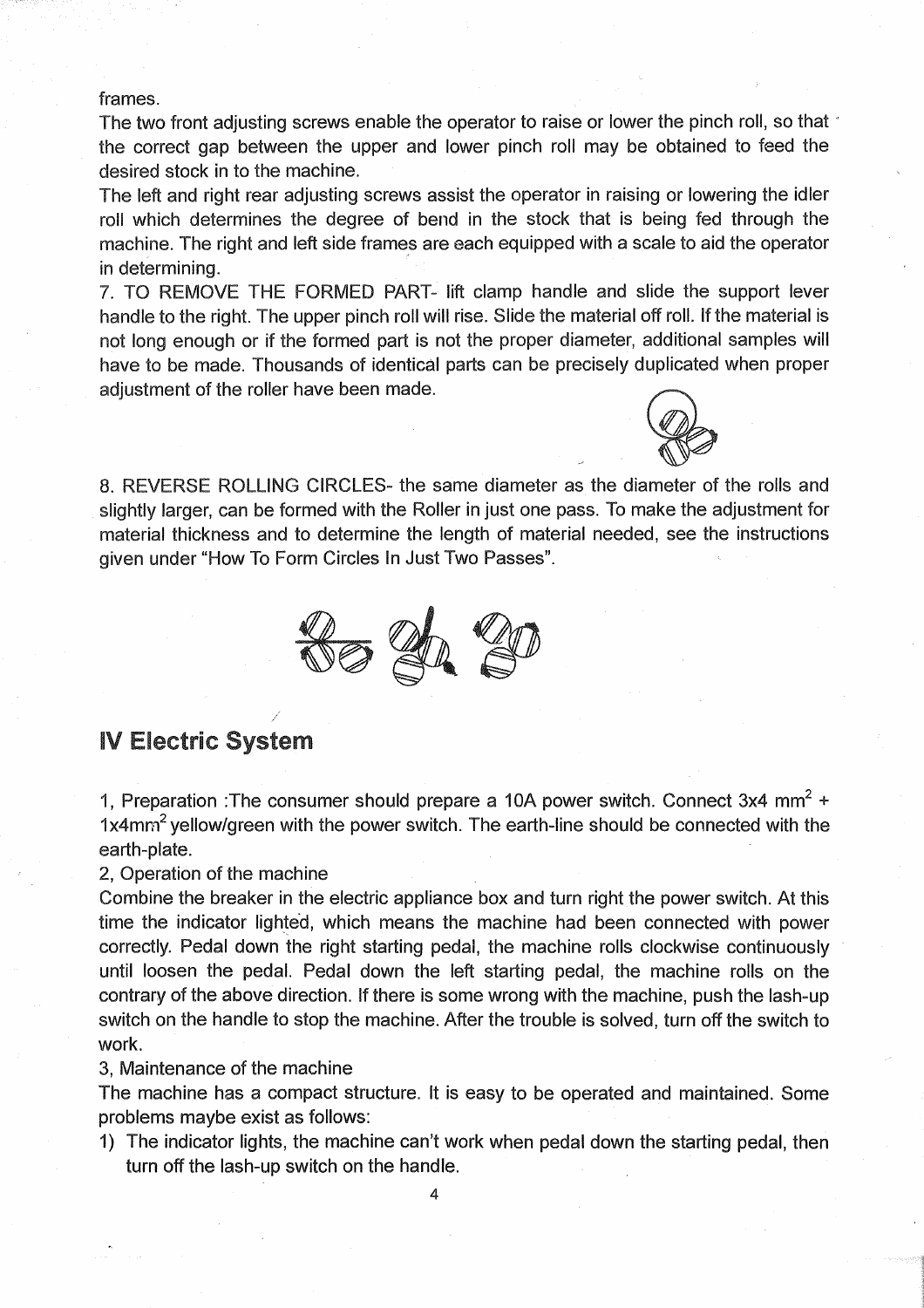- 1) The indicator doesn't light, then combine the breaker in the electric appliance box.
- 2) The indicator lights and the spindle works, but motor doesn't work, that means the connecting wire is loose or disconnected.
- 4, Electric principle drawing (refer to the attached drawing)
- 5, Main electric appliance list

| No. | Symbol | Name                  | Quantity |
|-----|--------|-----------------------|----------|
|     | LW     | Power switch          |          |
|     | QF     | <b>Breaker</b>        |          |
|     | ТC     | Transformer           |          |
|     | KM     | Alternating contactor |          |
| 5   | ΕL     | Indicator light       |          |
| 6   | TA     | Lash-up switch        |          |
|     | M      | Motor                 |          |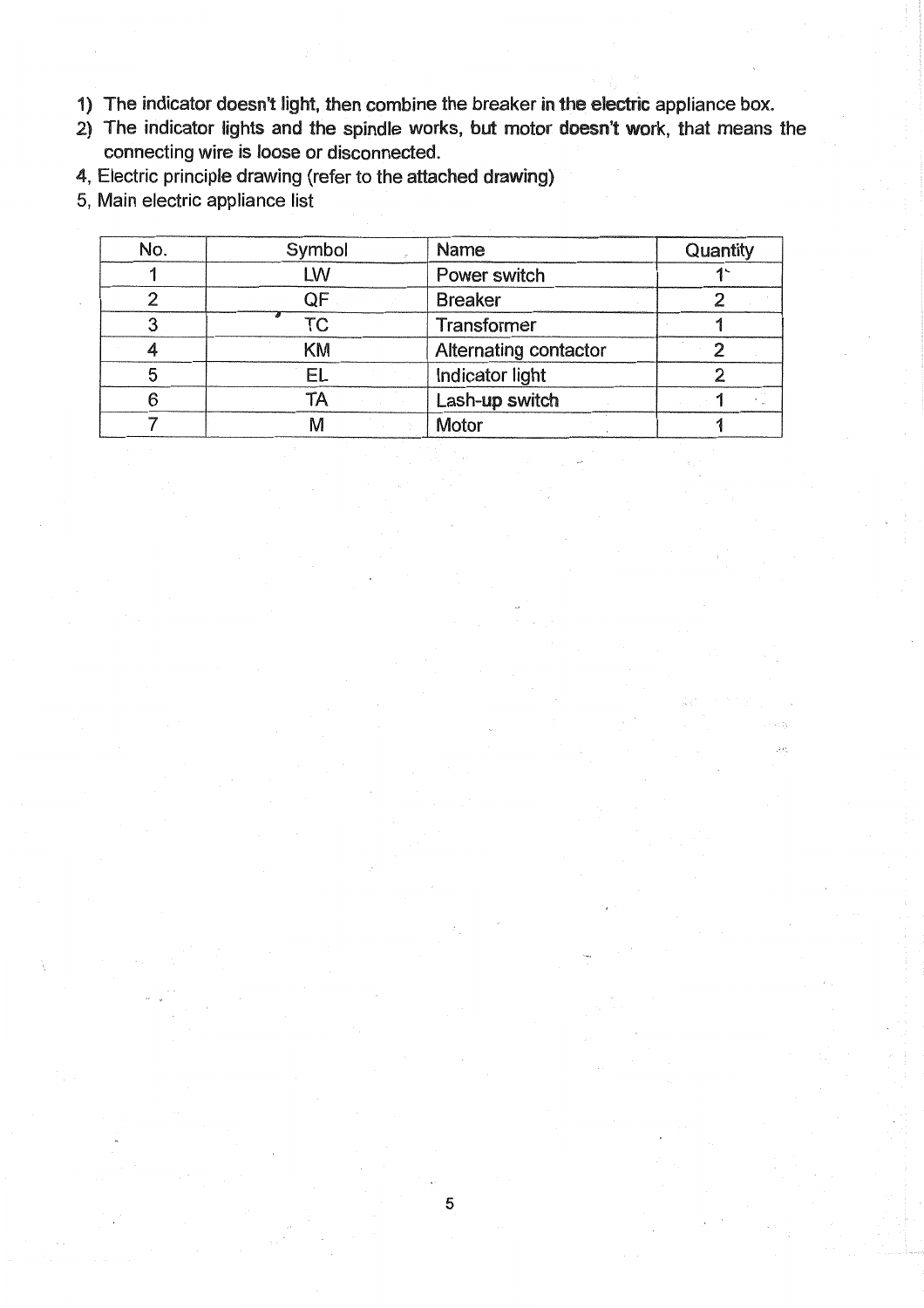

 $\,$  1  $\,$ 

 $3PH$ 220/400v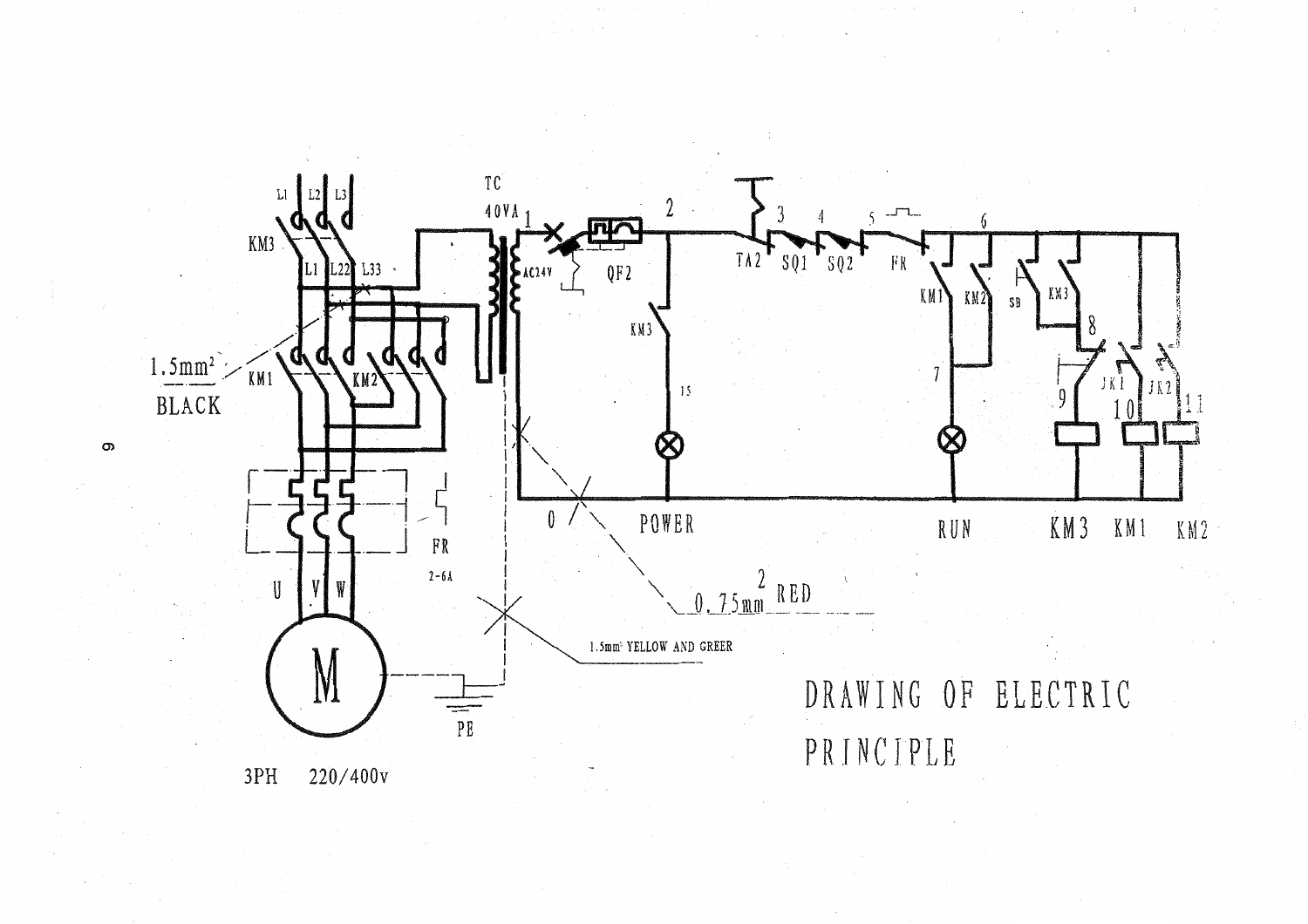## Part lists

| Part No                 | Description               | <b>QTY</b>     | Part No | Description         | <b>QTY</b>     |
|-------------------------|---------------------------|----------------|---------|---------------------|----------------|
| 1                       | Slide cover               | 1              | 41      | Key                 | 1              |
| $\overline{2}$          | Electric box              | 1              | 42      | Key                 | 3              |
| 3                       | <b>Stand</b>              | 1              | 43      | Key                 | 1              |
| $\overline{\mathbf{4}}$ | Left support              | 1              | 44      | Spring              | 1              |
| 5                       | <b>Right support</b>      | 1              | 45      | Flat washer         | 12             |
| 6                       | Rear roll                 | 1              | 46      | <b>Fixed mount</b>  | 1              |
| $\overline{7}$          | Upper roll                | 1              | 47      | <b>Bolt</b>         | 3              |
| 8                       | Lock sleeve               | 1              | 48      | wheel               | 3              |
| 9                       | Lower roll                | 1              | 49      | Chain               | $\overline{1}$ |
|                         |                           |                |         | Emergency           |                |
| 10                      | Square bushing upper roll | $\mathbf 1$    | 50      | switch              | 1              |
| 11                      | <b>Busing real roll</b>   | $\overline{2}$ | 51      | Pole                | 1              |
| 12                      | <b>Bushing lower roll</b> | $\overline{2}$ | 52      | Box cover           | 1              |
| 13                      | Left bushing trans shaft  | 1              | 53      | Pedal switch        | 1              |
| 14                      | Right bushing trans shaft | $\overline{1}$ | 54      | <b>Nut</b>          | 1              |
| 15                      | Sleeve handle             | 1              | 55      | <b>Bolt</b>         | 4              |
| 16                      | Large sprocket            | 1              | 56      | Flat washer         | 5              |
|                         |                           |                |         | Socket head         |                |
| 17                      | Small sprocket            | 1              | 57      | button screw        | 5              |
|                         |                           |                |         | Socket head cap     |                |
| 18                      | Motor                     | 1              | 58      | screw               | 4              |
|                         |                           |                |         | Connecting          |                |
| 19                      | Motor mount               | 1              | 59      | bushing             | 2              |
| 20                      | Gear                      | 1              | 60      | <b>Fixing screw</b> | $\overline{2}$ |
|                         |                           |                |         | Cross head          |                |
| 21                      | Drive gear                | 1              | 61      | screw               | 4              |
| 22                      | Driven gear               | $\overline{2}$ | 62      | Handle sleeve       | 1              |
|                         |                           |                |         | Phillips pan head   |                |
| 23                      | Gear wheel shaft          | $\mathbf 1$    | 63      | machine screw       | 2              |
|                         |                           |                |         | Cross head          |                |
| 24                      | Flat washer               | 6              | 64      | screw               | 2              |
|                         |                           |                |         | Phillips pan head   |                |
| 25                      | Adjusting washer          | 1              | 65      | machine screw       | 4              |
| 26                      | Bolt for adjusting roller | $\overline{2}$ | 66      | Hex cap screw       | 1              |
| $27-1$                  | Bolt for auxiliary roller | 1              | 67      | Flat washer         | 1              |
| $27 - 2$                | Bolt for auxiliary roller | 1              | 68      | Switch box          | 1              |
| 28                      | <b>Transmission shaft</b> | 1              | 69      | Rivet for scale     | 4              |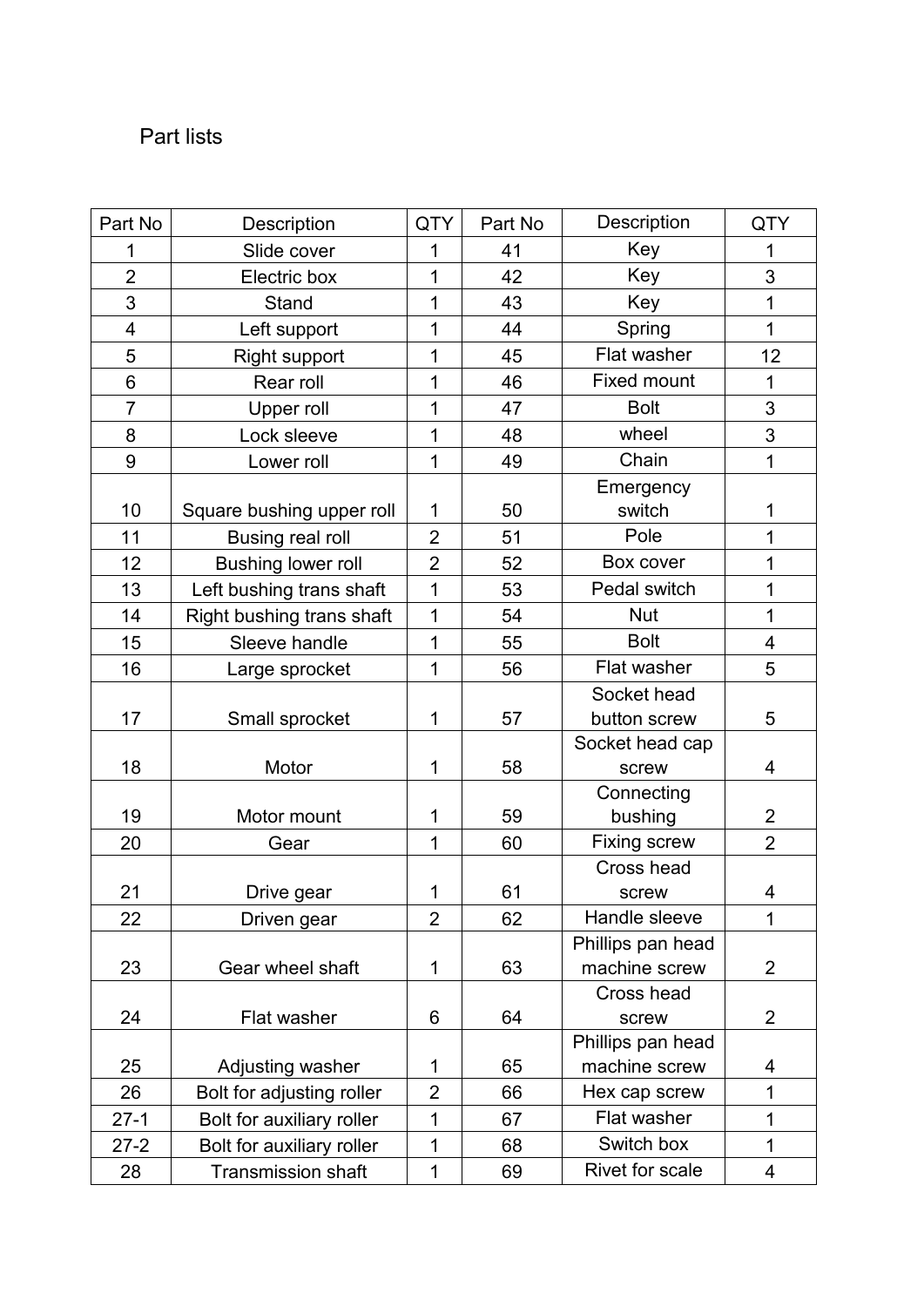| 29 | Washer                  |   | 70 | Scale              | $\overline{2}$ |
|----|-------------------------|---|----|--------------------|----------------|
| 30 | Safeguard rope          |   | 71 | Hex cap screw      | $\overline{2}$ |
| 31 | Handle                  | 4 | 72 | <b>Fixed mount</b> |                |
| 32 | Pin                     | 4 | 73 | Stop block         |                |
| 33 | <b>Bolt</b>             | 1 | 74 | L plate            |                |
| 34 | Set screw               | 2 | 75 | L plate            |                |
| 35 | Hex cap screw           | 5 | 76 | Lock sleeve        |                |
| 36 | <b>Bolt</b>             | 4 | 77 | <b>Bolt</b>        | 8              |
| 37 | <b>Bushing</b>          | 1 | 78 | <b>Screw</b>       |                |
| 38 | <b>Emergency switch</b> | 1 | 79 | <b>Screw</b>       |                |
| 39 | Hex cap screw           | 4 | 80 | Spring washer      | 4              |
| 40 | <b>Flat washer</b>      | 8 | 81 | <b>Nut</b>         |                |

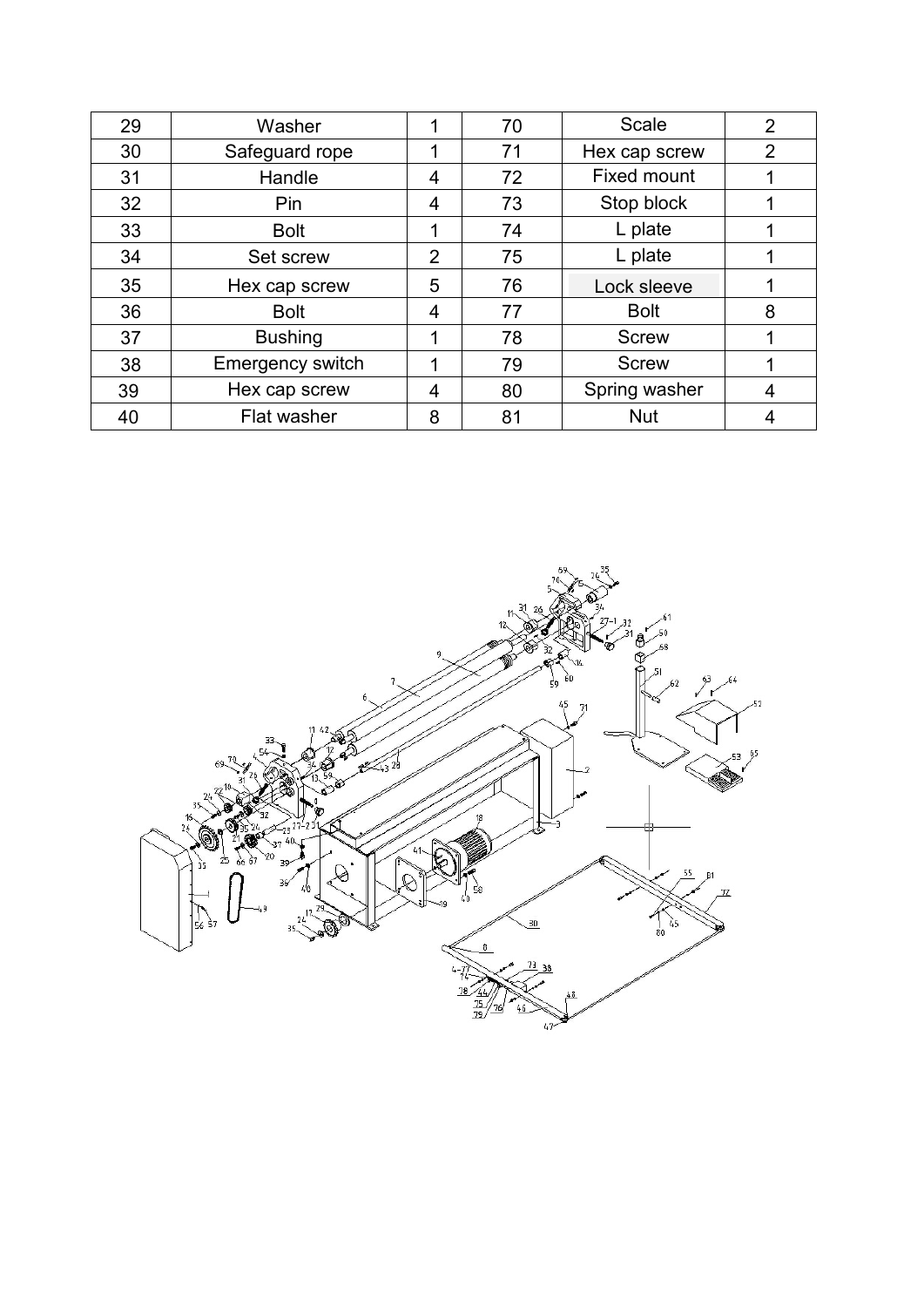Our products are frequently updated and improved. Minor changes may not yet be incorporated in this manual. Always state the year of build, type and serial number of the machine in correspondence.

Manufacturer and importer assume no responsibility for defects which result from not reading the manual carefully or wrong use of the machine. No rights can be derived from this manual.

All rights reserved. No part of this booklet may be reproduced in any form, by print, photoprint, microfilm or any other means without written permission from the publisher.

© Huberts bv, Kennedylaan 14, Veghel, the Netherlands. Internet: www.huvema.nl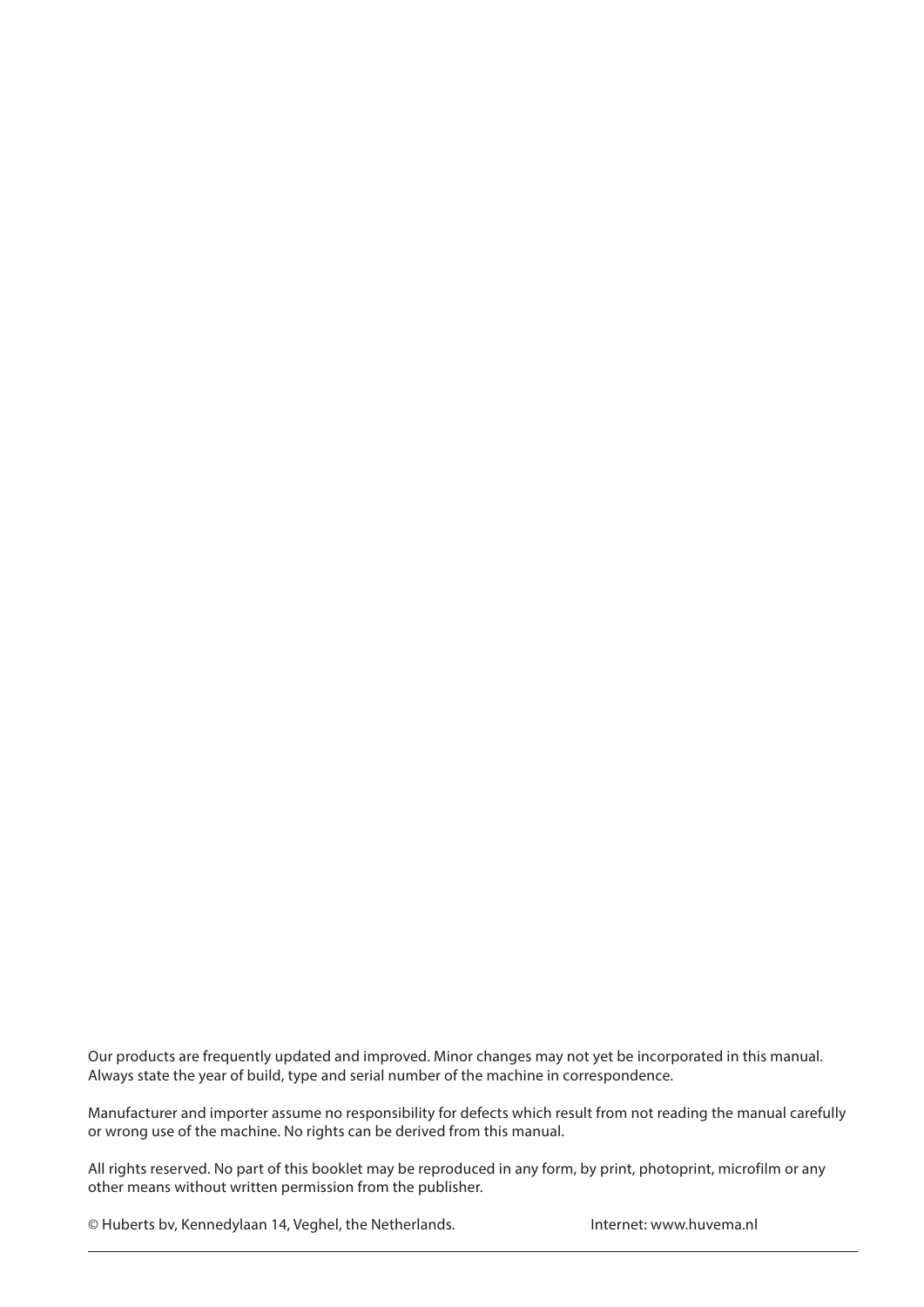### **CE DECLARATION OF CONFORMITY**

*(in accordance with supplement II A of the Machinery Directive)*

Industrie & Handelsonderneming Huberts bv, Kennedylaan 14, 5466 AA Veghel, the Netherlands, in the capacity of importer, is to be held responsible for declaring that the Huvema machines:

#### **HU W1016X1,5 & HU W1300X1,5**

which this declaration relates to, are conform the following norms:

NEN-EN ISO 12100:2010, NEN-EN IEC 60204-1:2006/C11:2010, NEN-EN-ISO 13857:2008, NEN-EN-ISO 13849-2:2012

and meet the basic requirements of the:

- Machinery Directive 2006/42/EC
- Electromagnetic Compatibility Directive 2014/35/EC
- Low Voltage Directive 2014/30/EC

Veghel, the Netherlands, January 2019

flex

L. Verberkt Managing director